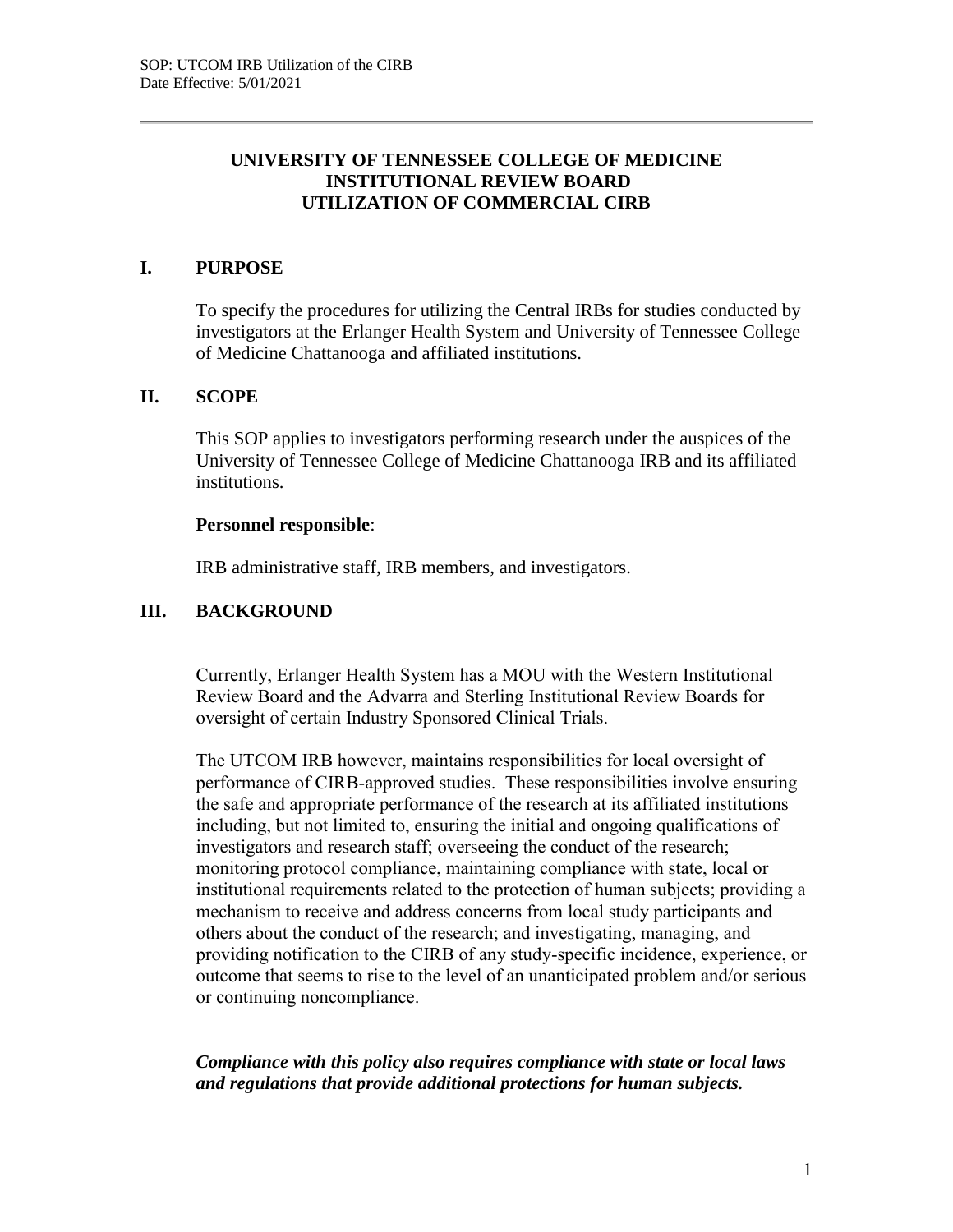# **IV. PROCEDURES**

1. When an investigator wishes to utilize a Central IRB for Industry Sponsored Clinical Trials, the following steps must be followed:

a. The investigator/research staff will complete the *UTCOMC IRB Initial Smart Form: Study/Project Application,* requesting to register a research study that was approved by the CIRB, and each of the following documents obtained from the CIRB Website [\(www.ncicirb.org\)](http://www.ncicirb.org/):

- i. Study protocol;
- ii. CIRB final approval letter (CIRB initial approval letter);
- iii. Most recent CIRB approval for continuation (if applicable);
- iv. CIRB approval of the Study-Specific Worksheet About Local Context; and
- v. CIRB-approved informed consent document modified to include required local elements.
- b. In the *UTCOMC IRB Smart Form: Study/Project Application*, Section 2.0, list all key study personnel associated with the research study. Alternatively, list the principal investigator, study coordinator/contact, and if applicable, list the appropriate Research Administrative Specialist. In addition, upload a spreadsheet of all key study personnel associated with the study, including who will have access to the research records, who will be obtaining informed consent, and the dates of completion of the online CITI course.
- c. The expiration date of CIRB studies will be the CIRB expiration date;
- d. The UTCOMC IRB will issue a letter via the UTCOMC IRB electronic system, IRBNet, acknowledging receipt of the appropriate study documentation and that the CIRB is the IRB of record for the specific study; and
- f. A copy of the initial review documents will be maintained in the local IRB study file..
- 2. The following CIRB boilerplate language must be incorporated into the CIRB-approved model consent form to create the consent form to use for a specific study:
- a. Pages must be numbered 1 of 5, 2 of 5, etc.;
- b. The compensation for injury section must include the standard compensation disclaimer contained in the current UTCOMC IRB main consent form template;
- c. Contact information for the local investigator and the UTCOMC IRB must be included as outlined in the Questions section of the current UTCOMC IRB main consent form template;
- d. The signature line section of the consent form must be formatted according to the current UTCOMC IRB main consent form template.
- 3. For CIRB approved studies, the CIRB is responsible for conducting review of the initial application, continuations, and amendments, as well as review of any other study-specific documents.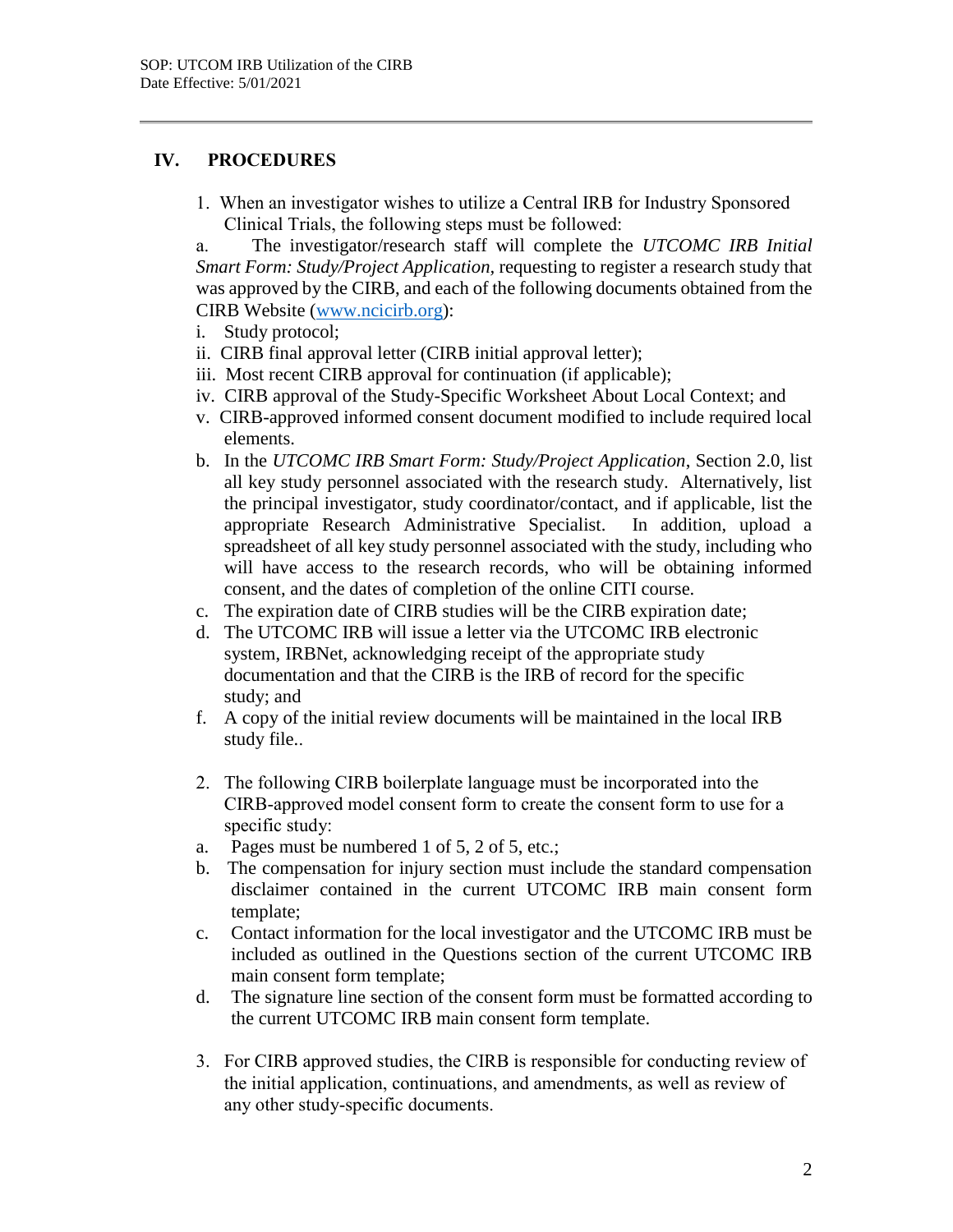- 4. The CIRB conducts **continuing review** for all studies on its menu. The local principal investigator will submit to the UTCOM IRB via IRBNet Form D the following documents related to the continuing review from the CIRB website:
	- a. CIRB application for continuing review;
	- b. Report of study (if applicable);
	- c. DSMC meeting minutes (if applicable); and
	- d. CIRB approval for continuation.

Upon receipt of the appropriate documentation, the UTCOM IRB will issue an acknowledgement letter.

- 5. The CIRB reviews **amendments** for all studies on its menu. The local principal investigator will submit to the UTCOM IRB via IRBNet Form C the following documents from the CIRB website:
	- a. Revised study protocol;
	- b. Summary of changes memo;
	- c. CIRB revised consent form (if applicable); and
	- d. CIRB approval of revision.

Upon receipt of the appropriate documentation, the UTCOM IRB will issue an acknowledgement letter.

- 6. **Changes in local key project personnel** should be submitted to the UTCOM IRB Form C submission form, via IRBNet simultaneous with submission of personnel changes to the CIRB. The following documents should be attached:
	- a. Form C and/or updated delegation listing all key study personnel and current online CITI training;
	- b. Revised consent form (if applicable);

Upon receipt of the appropriate documentation, the UTCOM IRB will issue an acknowledgement letter.

- 7. **Unanticipated problems,** including adverse events, which do not involve study participants at the local study site(s), should **not** be submitted to the UTCOM IRB. Unanticipated problems should be submitted to the IRB only when they involve study participants at UTCOM clinical sites and satisfy the criteria for "unanticipated problems" as specifically defined in OHRP guidance. These reports should be submitted in the usual manner per the UTCOM IRB standard operating procedure (See UTCOM IRB SOP Reporting Unanticipated Problems, Including Adverse Events).
- 9. The UTCOM IRB maintains responsibilities for local oversight of performance of CIRB-approved studies. These responsibilities involve